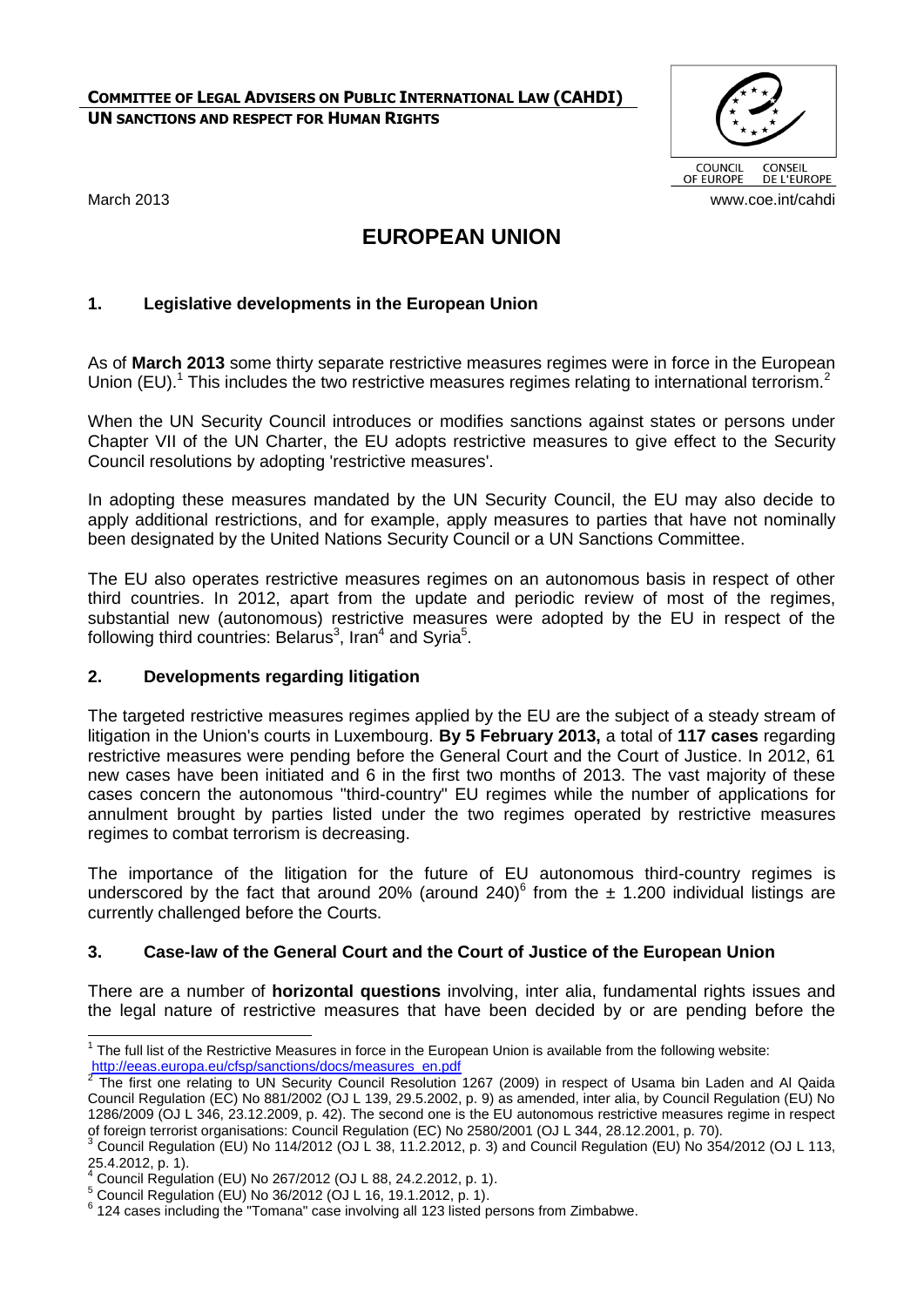Courts. In particular:

## 1. The legal nature of the listing decisions

The question of the nature of a listing decision under EU law was addressed by the Court of Justice in an appeal brought by *Melli Bank Iran,* a party who had been included in the EU's restrictive measures regime against the Islamic Republic of Iran to prevent nuclear proliferation. In its judgement of 16 November 2011 the Court of Justice noted that even where a listing decision is formally taken by the EU in the form of a decision, it is nevertheless of the same legal nature as an EU regulation: an EU act that is binding in its entirety on and directly applicable in all EU Member States.<sup>7</sup>

The same issue will be reconsidered by the Court's in the framework of the Kadi II appeal following the doubts expressed by the General Court in the Kadi judgment for case T-85/09 especially as regards assets freeze measures of a long duration $8$ .

Moreover, in a recent Court Order<sup>9</sup>, the applicability of Article 60 2<sup>nd</sup> subparagraph of the Statute of the Court (suspensory effect of the appeal) to restrictive measures cases was put to question.

In response to the General Court's queries on this Order (in the framework of pending cases), the Commission recalls the *Melli Bank Iran* case law.<sup>10</sup>

This means that, as consistently and correctly held by the General Court, the temporal effects of the annulment of an individual designation are governed by Article 60,  $2^{nd}$  subparagraph of the Statute of the Court<sup>11</sup>. This entails that judgments of the General Court declaring a regulation to be void take effect only from the date of expiry of the 2 months and 10-days time-limit of lodging an appeal or, if an appeal has been brought within that period, as from the date of dismissal of the appeal.

## 2. Grounds for listing under the third country EU regimes and categories of listed persons

Based on the Court's findings in the *Tay Za* appeal judgment<sup>12</sup>, under the third country EU restrictive measures regimes, one can distinguish three categories of targeted persons:

- a) the leaders of the third country,
- b) the persons associated or controlled by those rulers (measures against both adopted under Article 215(1) TFEU) and,
- c) the persons who meet the CFSP designation criteria and violate the CFSP objective of the restrictive measures (measures adopted under Article 215 (2) TFEU).

As regards the third category, from the nature alone of the reasons that need to be substantiated (fulfilment of CFSP designation criteria), there will be a higher standard of evidence to be met than for the first two categories where what must be proven is a) the position of the "leader" or b) the association with that leader.

÷

Case C-548/09P, Bank Melli Iran, para. 45.

<sup>8</sup> Case T-85/09, Kadi/Commission, paras 148-151.

<sup>9</sup> Order of 19 July 2012 in case *Tarif Akhras v Council*, C-110/12 P(R), para 29.

<sup>10</sup> Case C-548/09P, *Bank Melli Iran*, 16 November 2011, paragraph 45; see too Joined Cases C-402/05P and C-415/05P, *Kadi and Al Barakaat*, paragraph 241.

<sup>11</sup> Case *T-318/01 Othman,* paragraph 98; T-316/11; *T-86/11 Bamba v Council,* paragraph 58; Case T-16/11 *Morokro v Council*, paragraph 38; Joined Cases T-439/10 and T-440/10, *Fulmen and Mahmoudian v Council,* paragraph 108; Case T-509/10, *Kala Naft v Council*, paragraph 129.

 $12$  Case C-376/10 P, Tay Za, paragraphs 68-70.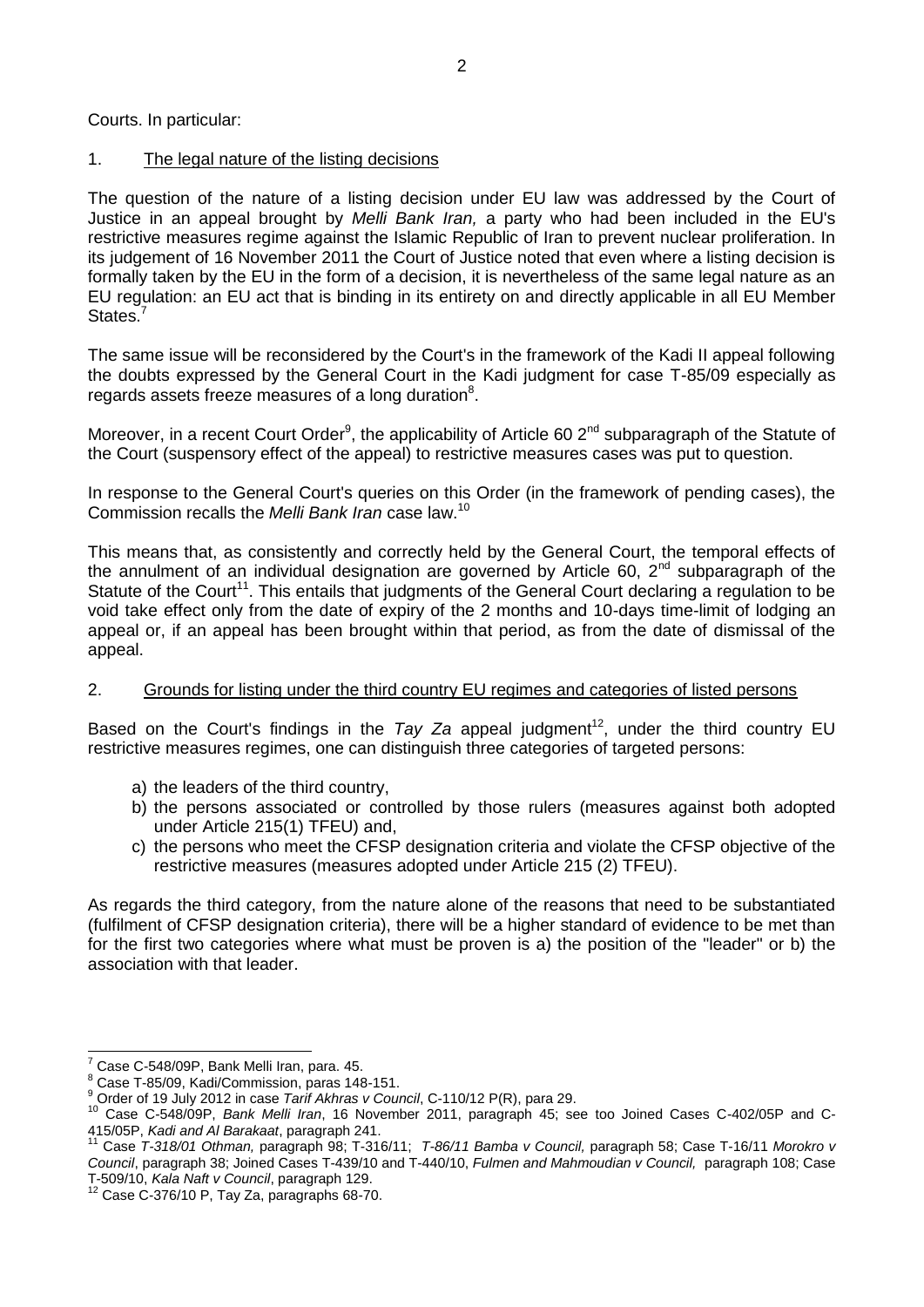#### 3. Sufficiency of proof and respect of fundamental rights

A point that has been the subject of conflicting case law from the General Court is whether the sufficiency of evidence used for the listings is an issue that concerns the respect of fundamental rights or it is instead an issue of substance.

In the Fulmen judgment, the General Court found that, even in the absence of evidence, when the grounds for listing enable the applicants to understand what are accused of having done and to dispute either the truth or the relevance thereof, there is no violation of the rights of their defence and the right to an effective judicial protection $^{13}$ .

The General Court judged otherwise in the Kadi judgment, where it found that in the absence of the communication of the evidence for listing the applicant's rights of defence and effective judicial protection were violated.<sup>14</sup>

The Court of Justice will give judgment on this matter in the framework of the "Kadi II" appeal (pending joined cases C-584/10 P, C-593/10 P and C-595/10 P). The Commission follows the Fulmen line and invites the Court to place the debate on the proof of the grounds for listing within the plea of error in the appreciation of facts and not within the plea of fundamental rights' violation.

#### 4. The obligation to state the reasons for the listing decisions

Pursuant to constant case law of the Court, the purpose of the obligation to state the reasons for an act adversely affecting a person, is, first, to provide the person concerned with sufficient information to make it possible to determine whether the measure is well founded or whether it is vitiated by an error which may permit its validity to be contested before the Courts of the European Union and, secondly, to enable the latter to review the lawfulness of that measure.

The obligation to state reasons therefore constitutes an essential principle of European Union law which may be derogated from only for compelling reasons. The statement of reasons must therefore in principle be notified to the person concerned at the same time as the act adversely affecting him, for failure to state the reasons cannot be remedied by the fact that the person concerned learns the reasons for the act during the proceedings before the Courts of the European Union.

Consequently, unless there are compelling reasons touching on the security of the European Union or of its Member States or the conduct of their international relations which prevent the disclosure of certain information, the Council is required to inform the entity covered by restrictive measures of **the actual and specific reasons** why it considers that those measures had to be adopted. It must thus state the matters of fact and law which constitute the legal basis of the measures concerned and the considerations which led it to adopt them.<sup>15</sup>

This case law was confirmed by the Court of Justice in the Bamba appeal (C-417/11 P) judgment of 15/11/2012.<sup>16</sup>

On the issue of the degree of detail required for the motivation of listings, the Court found<sup>17</sup>: "it is not necessary to go into all the relevant facts and points of law, since the question whether the statement of reasons is sufficient must be assessed with regard not only to its wording but also to its context and to all the legal rules governing the matter in question".

÷.

 $13$  Joined cases T-439/10 and T-440/10 Fulmen and Mahmoudian, paragraphs 52, 84-89, contrary to the findings in Kadi on appeal judgment.

Case T-85/09 paras 171-181.

<sup>15</sup> Judgment of 29/01/2013, T-496, Bank Mellat/Council, paras 49-50 and case law referred therein.

<sup>16</sup> C-417/11 P, paras 49-51.

<sup>17</sup> C-417/11P, para 53.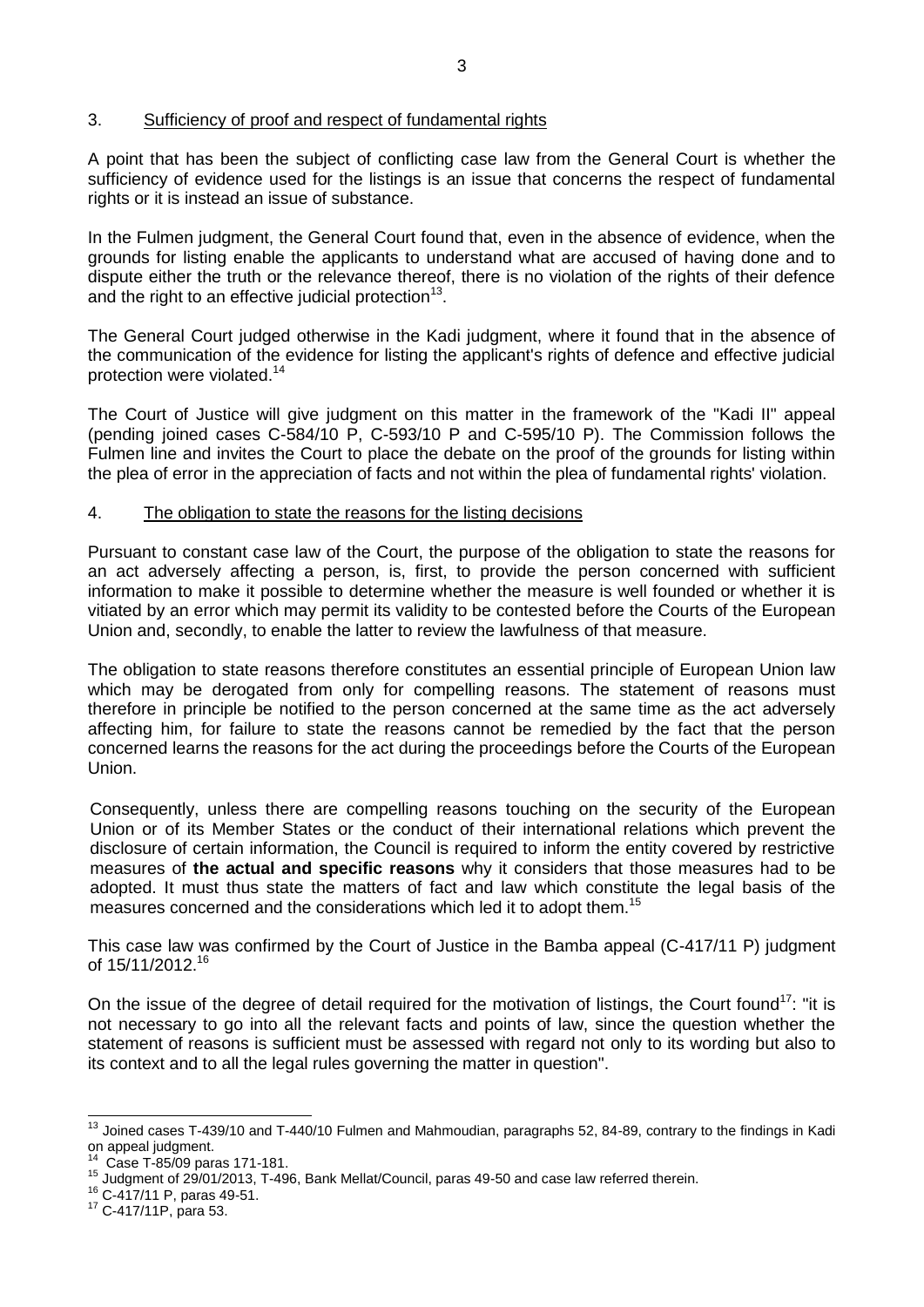#### 5. Legal basis and procedure for listing decisions

In a recent case, (Bank Industry and Mine / Council, T-10/13), the applicant claims that the Council had no competence to decide the listing by a Council implementing Regulation. This would constitute a violation of Article 215 (2) TFEU that provides for the joint proposal of Commission and HR for the decision of restrictive measures on individuals.

The case is pending.

#### 6. Legal consequences of de-listings

Recently the General Court ruled on requests by the Commission not to adjudicate on two cases generated by an individual's listing after the deletion of his name from the Annex to the relevant Regulation No. 881/2002.<sup>18</sup> *Ayadi and Abdulrahim* opposed the discontinuation of their case by submitting a number of arguments. In particular, they claimed that:  $19$ 

- the retroactive effect conferred on the contested regulation was not nullified by the new regulation:
- it was not possible to assume the fund freezing measure contested by the present action will not be reintroduced in the future;<sup>20</sup>
- non adjudication equals with granting the Commission *de facto* impunity;
- there was an overriding public interest that the contested regulation be subject to judicial scrutiny since it had been adopted on the basis of information extracted under torture, therefore in violation *of jus cogens;*<sup>21</sup>
- there was a breach of article 8 of the European Convention of Human Rights;
- the repeal of the contested regulation through the adoption of a new one cannot be regarded as equivalent to its annulment, which would have the effect of removing that act from the legal order of the European Union as if it had never existed;
- a decision on the merits of the case is also necessary to enable them to obtain reimbursement of his costs.

The Court went on to respond to these arguments by citing case law according to which if the applicant's interest in bringing proceedings disappears in their course, a decision of the General Court on the merits cannot bring him any benefit.<sup>22</sup> The repeal affords the applicant the desired outcome and gives him full satisfaction, given that, following the adoption of the repealing regulation, he was no longer subject to the restrictive measures which adversely affected him. Moreover, recognition of the alleged illegality itself constitutes one of the forms of compensation pursued in an action on damages.

Both cases are under a pending appeal before the Court of Justice<sup>23</sup>. On 22/01/2013, AG Bot delivered his Opinion in the *Abdulrahim.* He proposes to the Court to set aside the General Court's Order and to find that the applicant retains an interest in order: a) to restore his reputation, b) to ensure that the alleged illegality does not recur in the future and, c) to have a basis for possible proceedings for damages.

 $\frac{1}{1}$ <sup>18</sup> Order of 31 January 2012 in case T-527/09, *Ayadi* v. *Commission and Order* in case T-127/09 *Abdulrahim v Commission..*

*Ibid, paragraph 21.* 

<sup>&</sup>lt;sup>20</sup> As far as the possibility of the alleged illegality being recurred in the future, the Court found that nothing in the case pointed towards this direction.

<sup>21</sup> Order of 31 January 2012 in case T-527/09, *Ayadi v. Commission*, paragraph 36, citing Case 85/82 *Schloh* v. *Council,*  paragraph 14; Regarding the third argument of the applicant, even though the Commission must comply with mandatory rules of international law and is not entitled to adopt a decision based on evidence obtained under torture, the applicant is not entitled to act in the interests of the law or of the institutions and may put forward only such an interest and claims as relate to him personally.

<sup>22</sup> Case C-362/05P *Wunenburger* v. *Commission,* paragraphs 42 and 43 and Joined Cases T-494/08 to T-500/08 and T-509/08 *Ryannair v. Commission,* paragraphs 42 and 43.

 $23$  Pending cases C-183/12 P and 239/12 P.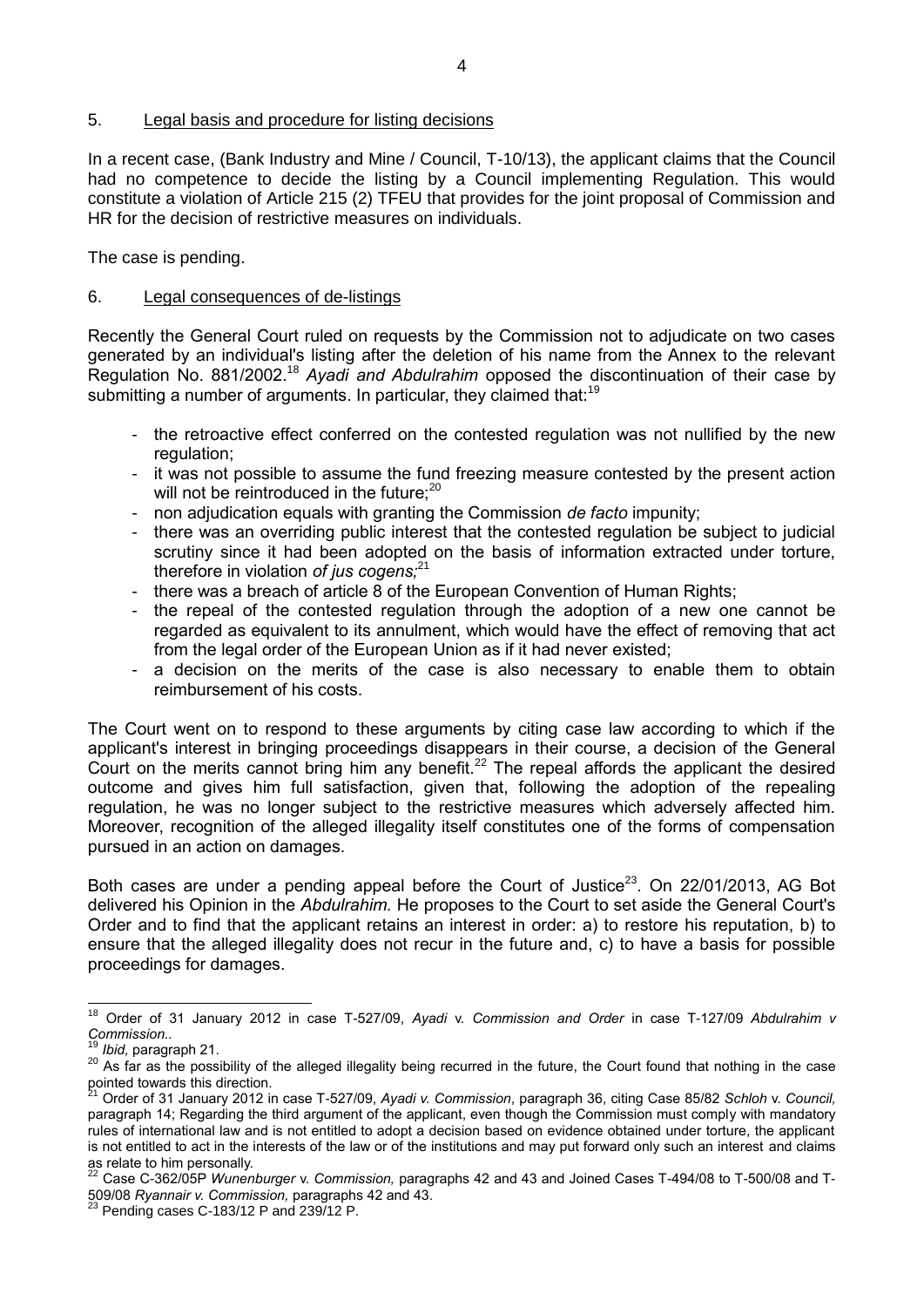#### 7. Further issues as decided by the General Court – extracts from the case law

#### *a) On the sufficient character of the grounds for listing*

## *i) T-496/10, Bank Mellat*

- "66 The contested measures state the following four reasons as regards the applicant:
	- according to Decision 2010/413 and Implementing Regulation No 668/2010, the applicant is a State-owned Bank ('the first reason');
	- the applicant engages in a pattern of conduct which supports and facilitates Iran's nuclear and ballistic missile programmes ('the second reason');
	- the applicant has provided banking services to UN and EU listed entities, to entities acting on their behalf or at their direction, or to entities owned or controlled by them ('the third reason');
	- the applicant is the parent bank of First East Export [Bank] ('FEE'), which is designated under [United Nations Security Council Resolution] 1929 [2010] ('the fourth reason').
- 67 The first of the two proposals for adoption of restrictive measures notified on 13 September 2010 partly overlaps the second reason provided in the contested measures. It adds the following reasons:
	- the applicant provides banking services to the Atomic Energy Organisation of Iran ('AEOI') and to Novin Energy Company ('Novin') which are subject to restrictive measures adopted by the United Nations Security Council ('the fifth reason');
	- the applicant manages the accounts of officials of the Aerospace Industries Organisation and an Iranian procurement agent ('the sixth reason').
- 68 The second proposal notified on 13 September 2010 essentially overlaps the statement of reasons in the contested measures. There is one additional reason: that since at least 2003 the applicant has facilitated the movement of millions of dollars for the Iranian nuclear programme ('the seventh reason').
- 69 The third proposal for the adoption of restrictive measures, which is annexed to the rejoinder, contains no additional information as compared with the contested measures and the two proposals notified on 13 September 2010.
- 70 The applicant maintains that such a statement of reasons does not explain in sufficient detail why restrictive measures against it were adopted. It considers that that deficiency implies, further, an infringement of its rights of defence.
- 71 The Council, supported by the Commission, contends that the applicant's argument is unfounded.
- 72 The first reason is sufficiently detailed since it enables the applicant to appreciate that the allegation made against it by the Council is that part of its share capital is held by the Iranian State.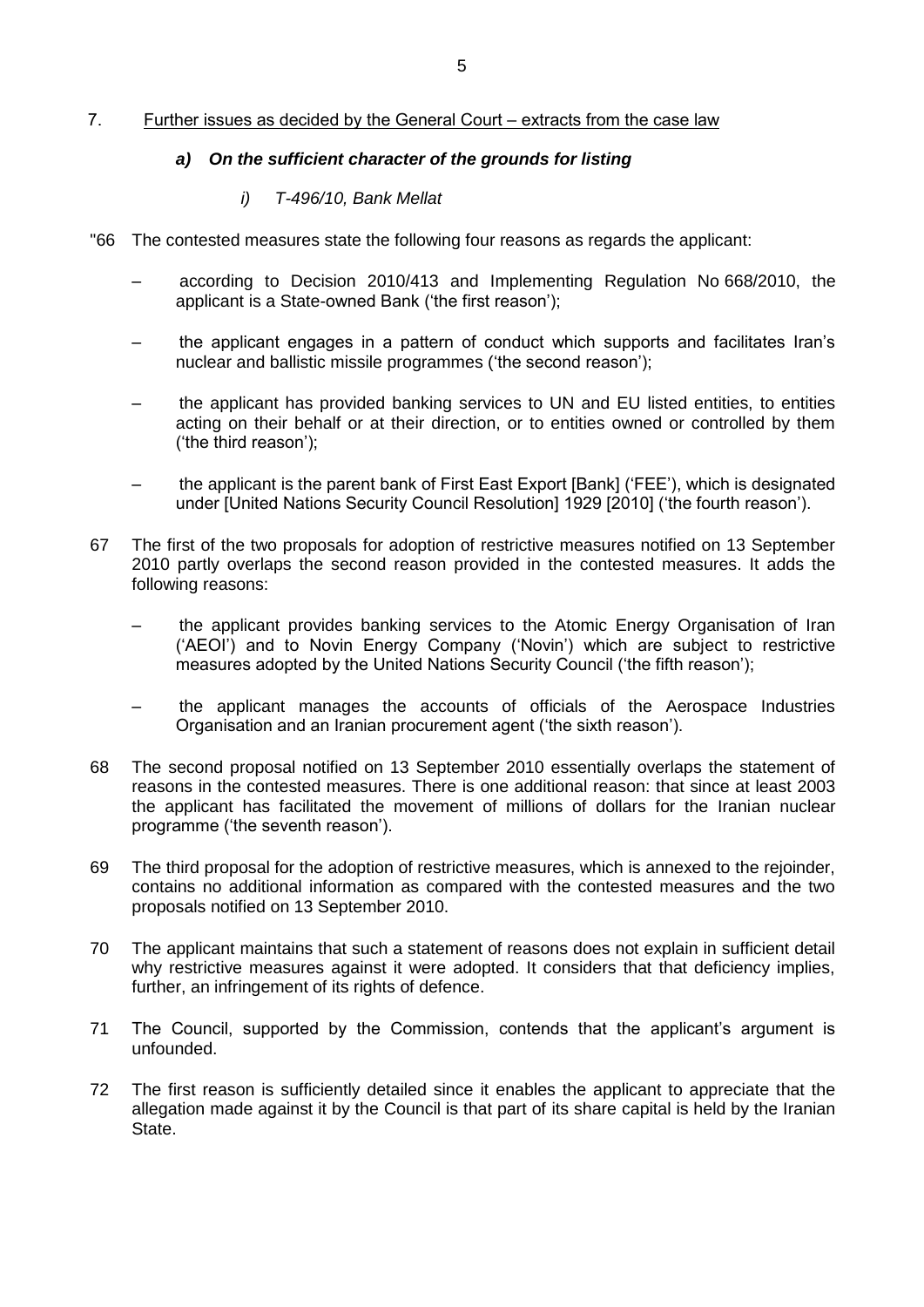- 73 On the other hand, the second and third reasons are excessively vague in that they give no details of the nature of the conduct alleged on the part of either the applicant or the other entities concerned.
- 74 The fourth reason is set out in sufficient detail, since it enables the applicant to appreciate that the allegation made against it by the Council concerns the control it exercises over FEE.
- 75 The same is true of the fifth reason, which identifies the entities to which the financial services at issue were allegedly supplied.
- 76 Lastly, the sixth and seventh reasons are not sufficiently detailed, since the sixth does not identify the persons concerned and the seventh contains no details of the entities and transactions concerned.
- 77 In the light of the foregoing, it must be held that the Council is in breach of the obligation to state reasons and the obligation to disclose to the applicant, as the entity concerned, the evidence adduced against it as regards the second, third, sixth and seventh reasons. On the other hand, those obligations were fulfilled as regards the other reasons."

## *ii) T-316/11 Morokro/Council*

- "28 Il convient par ailleurs de relever qu'il ressort du point 18 du tableau A des annexes II des actes attaqués que le requérant a été inscrit sur la liste des personnes et entités faisant l'objet de mesures restrictives figurant à l'annexe II de la décision 2010/656 et à l'annexe I A du règlement n° 560/2005 au motif qu'il était « président de PETROIVOIRE » et qu'il « contribu[ait] au financement de l'administration illégitime de M. Laurent Gbagbo ».
- 29 Force est de constater que, par cette motivation, le Conseil se contente d'exposer des considérations vagues et générales. Il n'indique en effet pas les raisons spécifiques et concrètes pour lesquelles il considère, dans l'exercice de son pouvoir discrétionnaire d'appréciation, que le requérant doit faire l'objet des mesures restrictives en cause, comme le requiert la jurisprudence citée au point 25 ci-dessus.
- 30 En particulier, l'indication que le requérant est président de Pétro Ivoire ne constitue pas une circonstance de nature à motiver de manière suffisante et spécifique les actes attaqués à son égard. Cette indication ne permet en effet pas de comprendre en quoi le requérant aurait contribué au financement de l'administration illégitime de M. Gbagbo. Aucun élément concret, qui serait reproché au requérant et qui pourrait justifier les mesures en cause, n'est ainsi évoqué. À cet égard, il doit être souligné que, même s'il n'était pas nécessaire, comme le laisse entendre le requérant, que les actes attaqués indiquent, de manière précise et détaillée, la forme, le montant, la date et l'affectation du financement en cause, force est de constater que ces actes ne donnent pas même d'indication générale sur la nature ou l'ampleur dudit financement. D'ailleurs, ainsi que le relève le requérant, la même indication générique, relative à la contribution au financement de l'administration illégitime de M. Gbagbo, est également utilisée pour quatorze autres personnes visées aux annexes II des actes attaqués."

#### *iii) T-509/10 Kala Naft/Council (under appeal):*

"79 En revanche, le troisième motif, selon lequel la requérante entretient des liens avec les sociétés prenant part au programme nucléaire iranien, présente un caractère insuffisant, en ce qu'il ne lui permet pas de comprendre quel type de relations avec quelles entités lui est effectivement reproché, de sorte qu'elle n'est pas en mesure de vérifier le bien-fondé de cette allégation et de la contester avec le moindre degré de précision."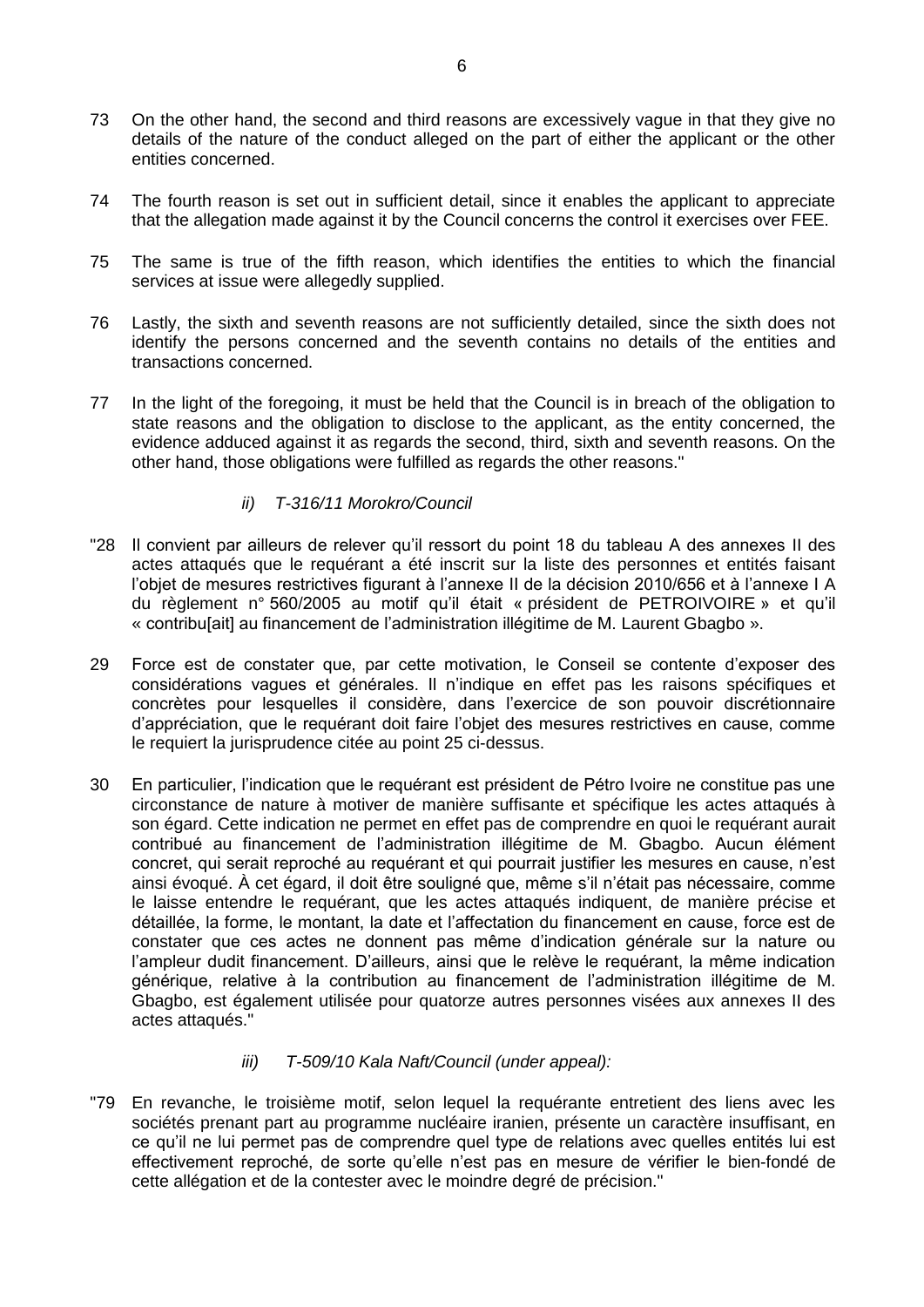## *b) On the scope of the judicial review and the burden of proof*

## *i) T-494/10, Bank Saderat/Council*

- "105 In accordance with the case-law, the judicial review of the lawfulness of a measure whereby restrictive measures are imposed on an entity extends to the assessment of the facts and circumstances relied on as justifying it, and to the evidence and information on which that assessment is based. In the event of challenge, it is for the Council to present that evidence for review by the Courts of the European Union (see, to that effect, *Bank Melli Iran* v *Council*, paragraph 47 above, paragraphs 37 and 107).[…]
- 111 As regards, lastly, the third reason, the applicant does not dispute that DIO and IEI are engaged in nuclear proliferation. Equally, it does not deny that it handled letters of credit of those two entities.
- 112 None the less, the applicant does not accept that the services which it provided to DIO and IEI justify the adoption of restrictive measures against it. In that regard, the applicant maintains, in essence, that those services were ordinary banking services provided in the past in the context of handling export letters of credit, issued by third-party banks, and that those services did not relate to transactions linked to nuclear proliferation.
- 113 In order to determine whether those arguments are well founded, the Court asked the Council to send to it detailed information on the letters of credit handled by the applicant on behalf of DIO and IEI. "
- 114 The Council has not produced any evidence in reply to the Court's request. The Council maintains, in that regard, that the applicant has also failed to produce such evidence, although it could and should have done so.
- 115 That argument cannot be accepted. As is clear from the case-law cited in paragraph 105 above, it is not for the entity which is the subject of the restrictive measures, but for the Council, to produce, in the event of challenge, the evidence and information on which the Council relied when adopting those measures. In this case, since the Council relied on specific letters of credit which it claims were handled by the applicant on behalf of DIO and IEI, it is therefore for the Council to provide to the Court the related details.
- 116 In those circumstances, the fact that it is impossible to determine whether the applicant's arguments, that the services which it provided to DIO and IEI do not justify the adoption of restrictive measures against it, are well founded should not prejudice the applicant. On the contrary, since the reason why it is impossible is the Council's failure to meet its obligation to submit relevant evidence and information, the second plea in law must be upheld.
- 117 In the light of all the foregoing, the contested measures must be annulled in so far as they concern the applicant, and there is no need to examine the third plea in law, claiming an infringement of the principle of proportionality.
	- *ii) T-439/10, Fulmen:*
- "97 Accordingly, contrary to what is claimed by the Council, the review of lawfulness which must be carried out in the present case is not limited to an appraisal of the abstract 'probability' of the grounds relied on, but must include the question whether those grounds are supported, to the requisite legal standard, by concrete evidence and information. […]
- 102 As regards the assessment in the present case, the Council has produced no information or evidence in support of the reasons relied on in the contested measures. As the Council itself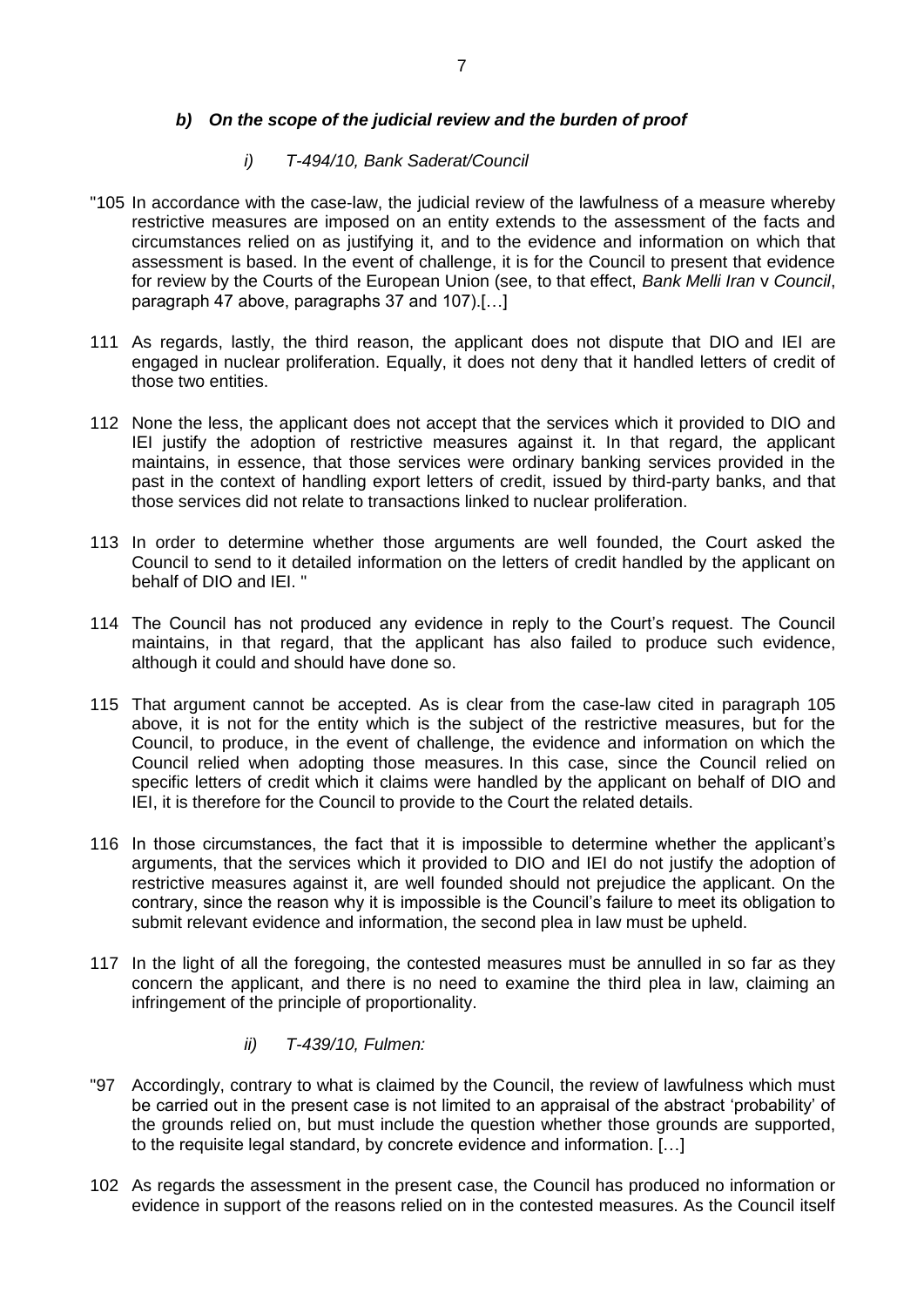admits, in essence, it has relied on mere unsubstantiated allegations that Fulmen installed electrical equipment on the Qom/Fordoo site before the existence of that site was discovered."

## *iii) T-509/10 Kala Naft:*

- "123 Selon la jurisprudence, le contrôle juridictionnel de la légalité d'un acte par lequel des mesures restrictives ont été adoptées à l'égard d'une entité s'étend à l'appréciation des faits et des circonstances invoqués comme la justifiant, de même qu'à la vérification des éléments de preuve et d'information sur lesquels est fondée cette appréciation. En cas de contestation, il appartient au Conseil de présenter ces éléments en vue de leur vérification par le juge de l'Union (voir, en ce sens, arrêt Bank Melli Iran/Conseil, point 58 supra, points 37 et 107).
- 124 En l'espèce, le Conseil n'a produit aucun élément d'information ou de preuve concernant le deuxième motif, allant au-delà de la motivation des actes attaqués. Ainsi qu'il l'admet, en substance, lui-même, il s'est fondé sur de simples allégations, non étayées par un quelconque élément de preuve, selon lesquelles la requérante aurait tenté d'acquérir des portes en alliage très résistant utilisées exclusivement par l'industrie nucléaire.
- 125 Dans ces circonstances, il y a lieu de conclure que le Conseil n'a pas apporté la preuve des allégations invoquées dans le cadre du deuxième motif."

## *c) On listings based on non-releasable information (T-439/10, Fulmen, under appeal)*

"100 Secondly, the Council cannot rely on a claim that the evidence concerned comes from confidential sources and cannot, consequently, be disclosed. While that circumstance might, possibly, justify restrictions in relation to the communication of that evidence to the applicants or their lawyers, the fact remains that, taking into consideration the essential role of judicial review in the context of adoption of restrictive measures, the courts of the European Union must be able review the lawfulness and merits of such measures without it being possible to raise objections that the evidence and information used by the Council is secret or confidential (see, by analogy, *OMPI*, paragraph 155). Further, the Council is not entitled to base an act adopting restrictive measures on information or evidence in the file communicated by a Member State, if that Member State is not willing to authorise its communication to the courts of the European Union whose task is to review the lawfulness of that decision (see, by analogy, Case T-284/08 *People's Mojahedin Organization of Iran* v *Council* [2008] ECR II-3487, paragraph 73)."

#### *d) On the use of comprehensive sector sanctions based on Article 215(1) TFEU (T-509/10, Kala Naft)*

- "117 Le Conseil fait encore valoir, à cet égard, qu'il est autorisé, en vertu de l'article 215, paragraphe 1, TFUE, à interrompre totalement les relations économiques et financières avec un État tiers ou à adopter des mesures restrictives sectorielles à l'égard de ce dernier.
- 118 Toutefois, cette circonstance est inopérante en l'espèce. En effet, les dispositions sur lesquelles s'appuient les mesures restrictives adoptées à l'égard de la requérante, énumérées au point 116 ci-dessus, ne prévoient pas de telles mesures générales ou sectorielles, mais des mesures individuelles."